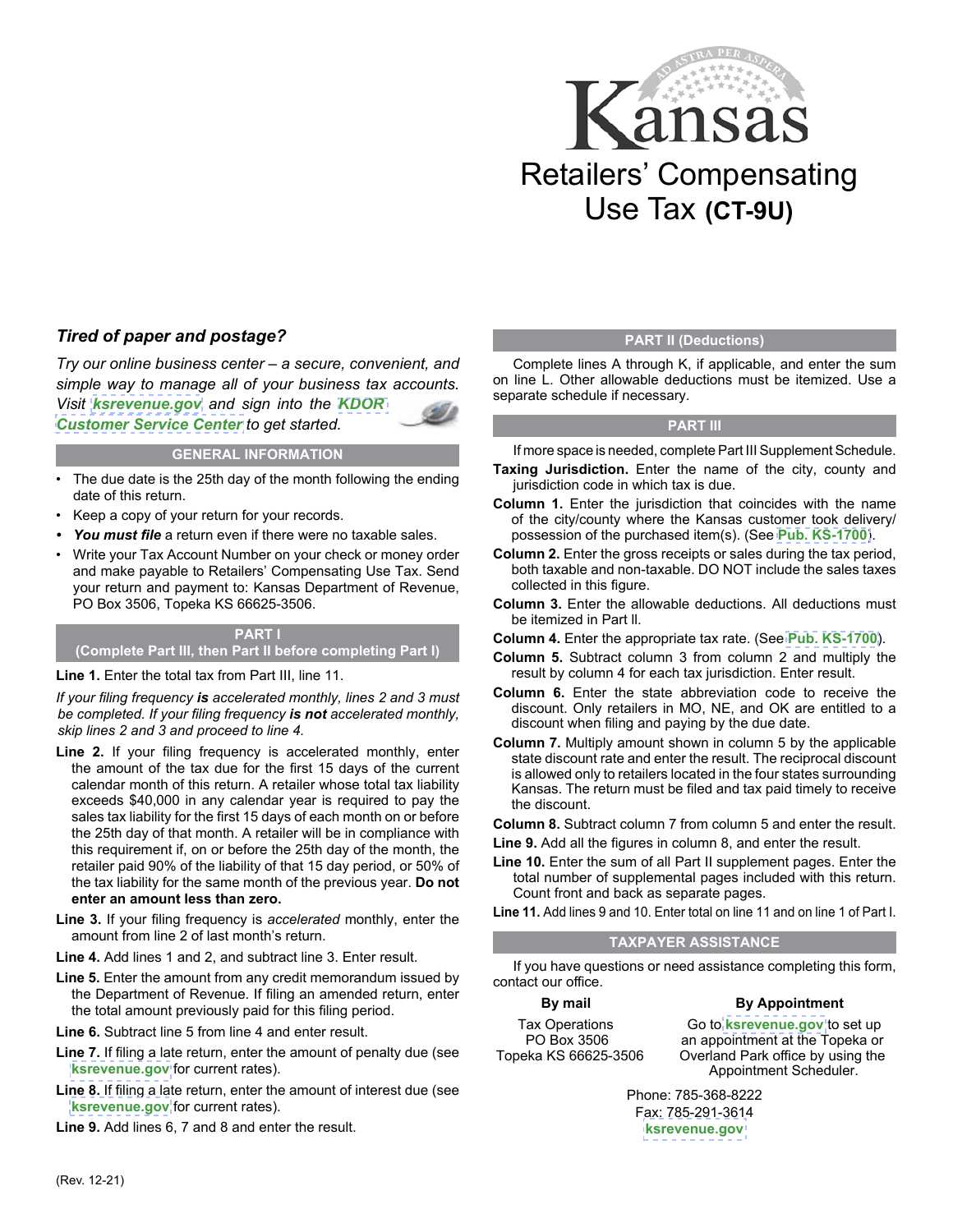| <b>-9U</b><br>(Rev. 12-21)        | <b>Kansas</b><br><b>Retailers' Compensating</b><br><b>Use Tax Return</b> | FOR OFFICE USE ONLY                                                              |                                                           | 430103                    |                |
|-----------------------------------|--------------------------------------------------------------------------|----------------------------------------------------------------------------------|-----------------------------------------------------------|---------------------------|----------------|
| <b>Business Name</b>              |                                                                          |                                                                                  | <b>Tax Account Number</b><br>Employer ID Number           |                           |                |
| <b>Mailing Address</b>            |                                                                          |                                                                                  | Due Date                                                  |                           |                |
|                                   |                                                                          |                                                                                  |                                                           |                           |                |
| City                              |                                                                          | Zip Code<br>State                                                                | <b>Tax Period</b>                                         | <b>MM</b><br>DD           | YY             |
|                                   |                                                                          |                                                                                  | Period Beginning Date                                     |                           |                |
|                                   |                                                                          |                                                                                  | Period Ending Date                                        |                           |                |
| Date<br><b>Business</b><br>Closed |                                                                          | Amended<br>Return                                                                | Additional<br>Return                                      | Name or Address<br>Change |                |
| Part I                            |                                                                          |                                                                                  |                                                           |                           |                |
|                                   |                                                                          |                                                                                  |                                                           |                           | 1              |
|                                   |                                                                          |                                                                                  |                                                           |                           | 2              |
|                                   |                                                                          |                                                                                  |                                                           |                           | 3              |
|                                   |                                                                          |                                                                                  |                                                           |                           | 4              |
|                                   |                                                                          |                                                                                  |                                                           |                           | 5              |
|                                   |                                                                          |                                                                                  |                                                           |                           | 6              |
|                                   |                                                                          |                                                                                  |                                                           |                           | $\overline{7}$ |
|                                   |                                                                          |                                                                                  |                                                           |                           | 8              |
|                                   |                                                                          |                                                                                  |                                                           |                           | 9              |
|                                   | <b>Part II (Deductions)</b>                                              |                                                                                  |                                                           |                           |                |
|                                   |                                                                          |                                                                                  |                                                           |                           | Α              |
|                                   |                                                                          |                                                                                  |                                                           |                           | В              |
|                                   |                                                                          | C. Sales to U.S. government, state of Kansas and Kansas political subdivision    |                                                           |                           | С              |
|                                   |                                                                          | D. Sales of ingredient or component parts of tangible personal property produced |                                                           |                           | D              |
|                                   |                                                                          | E. Sales of items consumed in the production of tangible personal property       |                                                           |                           | Е              |
|                                   |                                                                          | F. Sales to nonprofit hospitals or nonprofit blood, tissue or organ banks        |                                                           |                           | F              |
|                                   |                                                                          |                                                                                  |                                                           |                           | G              |
|                                   |                                                                          | H. Sales to qualifying sales tax exempt religious and nonprofit organizations    |                                                           |                           | н              |
|                                   |                                                                          |                                                                                  |                                                           |                           |                |
|                                   |                                                                          |                                                                                  |                                                           |                           |                |
|                                   |                                                                          |                                                                                  |                                                           |                           | κ              |
|                                   |                                                                          |                                                                                  |                                                           |                           | L              |
|                                   |                                                                          | I certify this return is correct.                                                |                                                           |                           |                |
|                                   |                                                                          | Signature Signature Signature Communications                                     |                                                           |                           |                |
|                                   |                                                                          |                                                                                  |                                                           |                           |                |
| CT-9UV                            | <b>Kansas</b><br><b>Retailers' Compensating</b>                          | FOR OFFICE USE ONLY                                                              |                                                           |                           |                |
|                                   | <b>Use Tax Voucher</b>                                                   |                                                                                  |                                                           |                           |                |
|                                   |                                                                          |                                                                                  |                                                           |                           |                |
| <b>Business Name</b>              |                                                                          |                                                                                  | <b>Tax Account Number</b>                                 |                           |                |
|                                   |                                                                          |                                                                                  | EIN                                                       |                           |                |
| <b>Mailing Address</b>            |                                                                          |                                                                                  | Due Date                                                  |                           |                |
|                                   |                                                                          |                                                                                  | <b>Tax Period</b>                                         | <b>MM</b><br>DD           | YY             |
|                                   |                                                                          |                                                                                  | Period Beginning Date                                     |                           |                |
| City                              |                                                                          | State<br>Zip Code                                                                | Period Ending Date                                        |                           |                |
|                                   |                                                                          |                                                                                  | Amount from line 4, above<br>Subtract line 4 from line 11 |                           |                |
|                                   |                                                                          |                                                                                  | and enter here                                            |                           |                |
|                                   |                                                                          |                                                                                  |                                                           |                           |                |

. . . . . . . .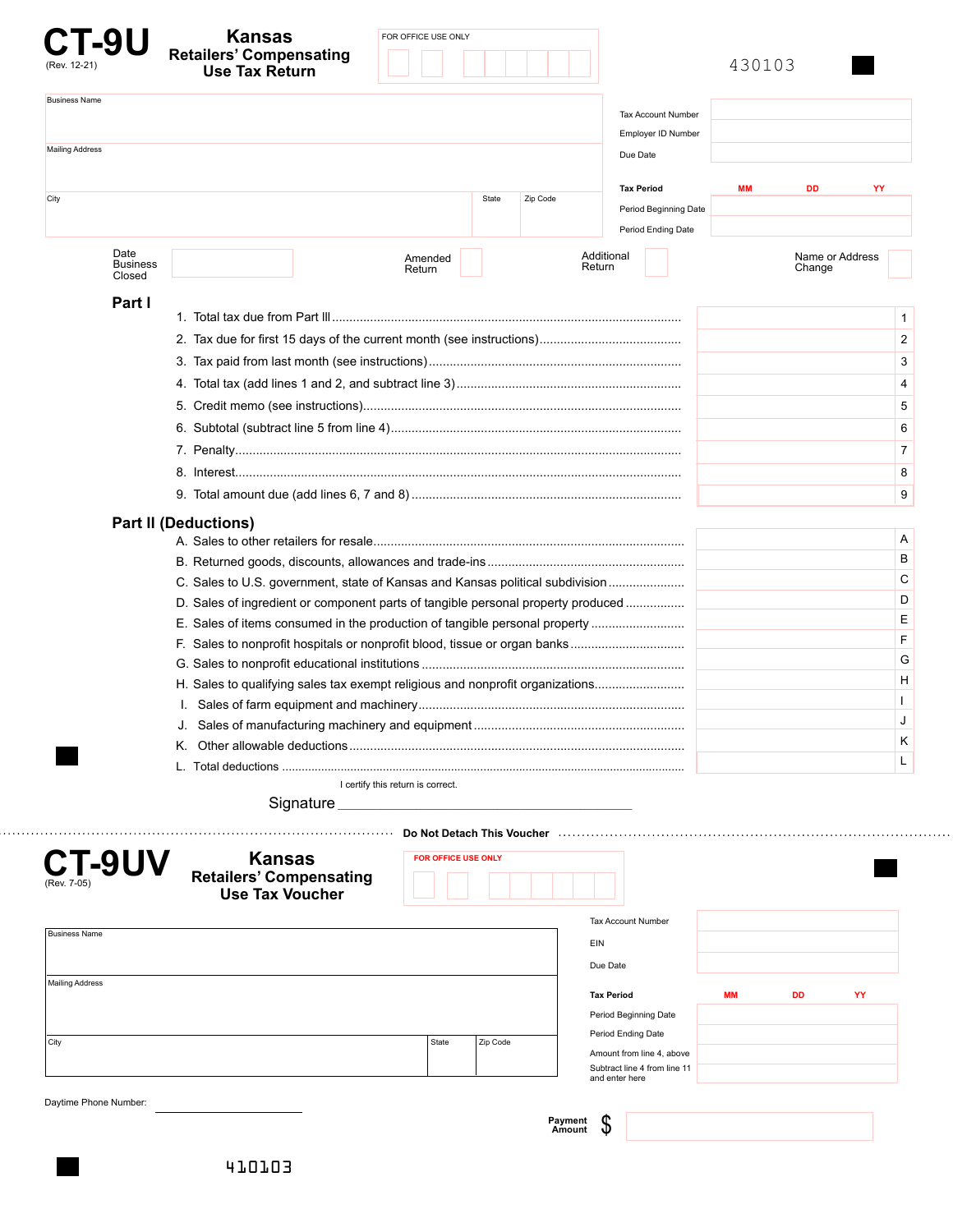## **Part III**

## **CT-9U** <sup>430203</sup> **Kansas Retailers' Compensating Use Tax Return**

| $\cdot$ | 12 | $\cdot$ |
|---------|----|---------|
|         |    |         |

| <b>Business Name</b> |     |                       | <b>MM</b> | DD | $\mathbf{v}$ |
|----------------------|-----|-----------------------|-----------|----|--------------|
| Tax Account Number   | EIN | Period Beginning Date |           |    |              |
|                      |     | Period Ending Date    |           |    |              |

### **States, State Codes and Discount Rates.** *(State codes must be entered in Column 6 to receive the discount.)*

Missouri (MO) = 2.00%

Oklahoma (OK) = 1.00% (total discount limited to \$2,500)

Nebraska (NE) = 2.50% (maximum discount \$75.00)

| Taxing Jurisdiction<br>Name of City/County                                   | (1)<br>Code                                                                                                            | (2)<br>Kansas<br><b>Gross Sales</b> | (3)<br>Deductions | (4)<br>Tax<br>Rate% | (5)<br>Net Tax Before<br>Discount | (6)<br>State<br>Code | (7)<br><b>Discount Amount</b> | (8)<br>Net Tax |
|------------------------------------------------------------------------------|------------------------------------------------------------------------------------------------------------------------|-------------------------------------|-------------------|---------------------|-----------------------------------|----------------------|-------------------------------|----------------|
|                                                                              |                                                                                                                        |                                     |                   |                     |                                   |                      |                               |                |
|                                                                              |                                                                                                                        |                                     |                   |                     |                                   |                      |                               |                |
|                                                                              |                                                                                                                        |                                     |                   |                     |                                   |                      |                               |                |
|                                                                              |                                                                                                                        |                                     |                   |                     |                                   |                      |                               |                |
|                                                                              |                                                                                                                        |                                     |                   |                     |                                   |                      |                               |                |
|                                                                              |                                                                                                                        |                                     |                   |                     |                                   |                      |                               |                |
|                                                                              |                                                                                                                        |                                     |                   |                     |                                   |                      |                               |                |
|                                                                              |                                                                                                                        |                                     |                   |                     |                                   |                      |                               |                |
|                                                                              |                                                                                                                        |                                     |                   |                     |                                   |                      |                               |                |
|                                                                              |                                                                                                                        |                                     |                   |                     |                                   |                      |                               |                |
| 9. Total Net Tax (Part III).                                                 |                                                                                                                        |                                     |                   |                     |                                   |                      |                               |                |
|                                                                              | Total Number of supplemental<br>pages included with this return.<br>10. Sum of additional Part III supplemental pages. |                                     |                   |                     |                                   |                      |                               |                |
| 11. Total Tax (Add lines 9 and 10. Enter result here and on line 1, Part I). |                                                                                                                        |                                     |                   |                     |                                   |                      |                               |                |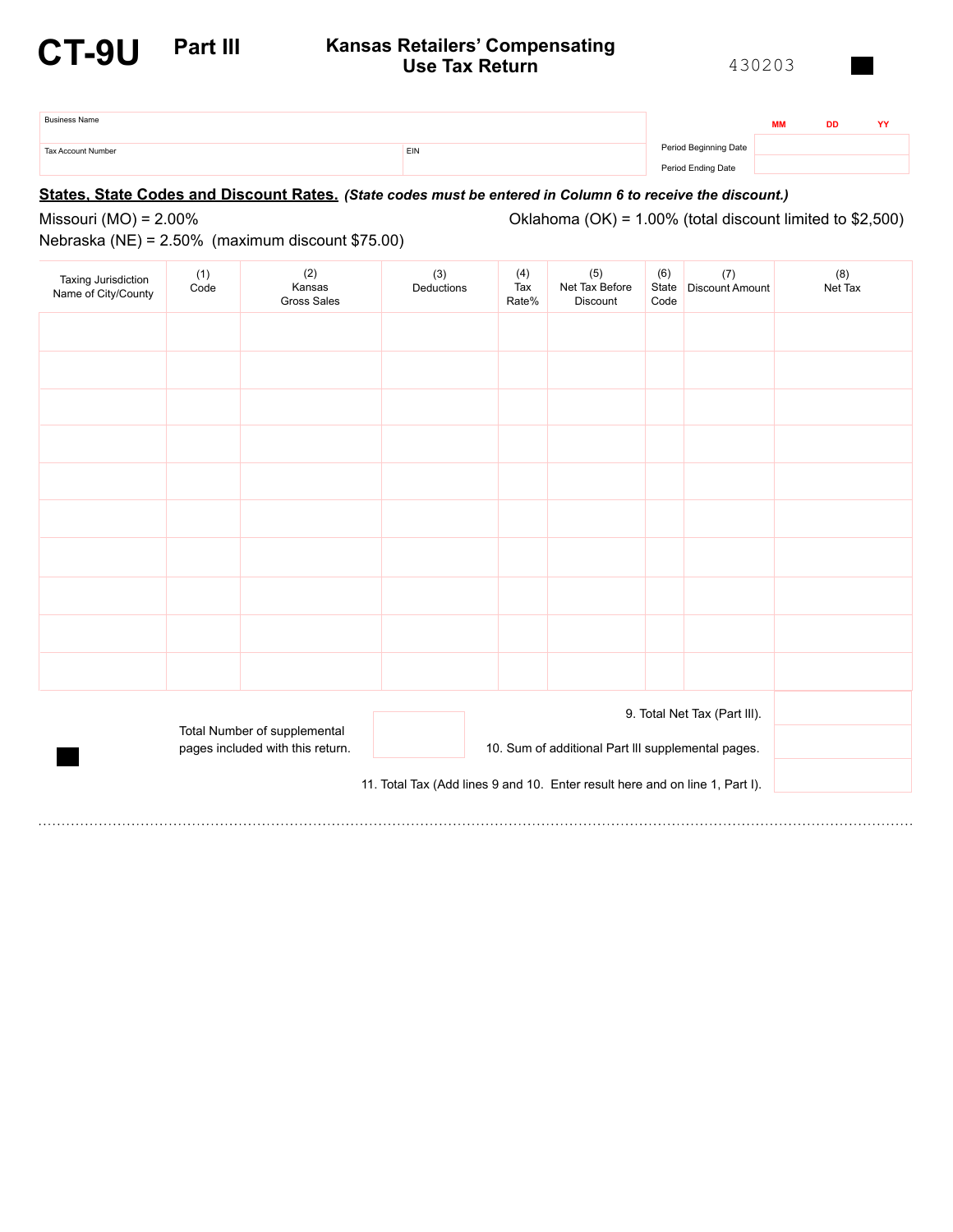# **CT-9U Part III Supplement**

## **Kansas Retailers' Compensating Use Tax Return**

430303

| <b>Business Name</b>                       |               |                              |                         |                                   |                                                                                    |             |                                              | <b>MM</b> | DD             | YY |
|--------------------------------------------|---------------|------------------------------|-------------------------|-----------------------------------|------------------------------------------------------------------------------------|-------------|----------------------------------------------|-----------|----------------|----|
| <b>Tax Account Number</b>                  |               |                              | $\mathsf{E}\mathsf{IN}$ |                                   |                                                                                    |             | Period Beginning Date                        |           |                |    |
|                                            |               |                              |                         |                                   |                                                                                    |             | Period Ending Date                           |           |                |    |
| Taxing Jurisdiction<br>Name of City/County | $(1)$<br>Code | (2)<br>Kansas<br>Gross Sales | $(3)$<br>Deductions     | $\frac{(4)}{\text{Tax}}$<br>Rate% | $(5)$<br>Net Tax Before<br>Discount                                                | (6)<br>Code | $\left( 7\right)$<br>State   Discount Amount |           | (8)<br>Net Tax |    |
|                                            |               |                              |                         |                                   |                                                                                    |             |                                              |           |                |    |
|                                            |               |                              |                         |                                   |                                                                                    |             |                                              |           |                |    |
|                                            |               |                              |                         |                                   |                                                                                    |             |                                              |           |                |    |
|                                            |               |                              |                         |                                   |                                                                                    |             |                                              |           |                |    |
|                                            |               |                              |                         |                                   |                                                                                    |             |                                              |           |                |    |
|                                            |               |                              |                         |                                   |                                                                                    |             |                                              |           |                |    |
|                                            |               |                              |                         |                                   |                                                                                    |             |                                              |           |                |    |
|                                            |               |                              |                         |                                   |                                                                                    |             |                                              |           |                |    |
|                                            |               |                              |                         |                                   |                                                                                    |             |                                              |           |                |    |
|                                            |               |                              |                         |                                   |                                                                                    |             |                                              |           |                |    |
|                                            |               |                              |                         |                                   |                                                                                    |             |                                              |           |                |    |
|                                            |               |                              |                         |                                   |                                                                                    |             |                                              |           |                |    |
|                                            |               |                              |                         |                                   |                                                                                    |             |                                              |           |                |    |
|                                            |               |                              |                         |                                   |                                                                                    |             |                                              |           |                |    |
|                                            |               |                              |                         |                                   |                                                                                    |             |                                              |           |                |    |
|                                            |               |                              |                         |                                   |                                                                                    |             |                                              |           |                |    |
|                                            |               |                              |                         |                                   |                                                                                    |             |                                              |           |                |    |
|                                            |               |                              |                         |                                   |                                                                                    |             |                                              |           |                |    |
|                                            |               |                              |                         |                                   |                                                                                    |             |                                              |           |                |    |
|                                            |               |                              |                         |                                   |                                                                                    |             |                                              |           |                |    |
|                                            |               |                              |                         |                                   |                                                                                    |             |                                              |           |                |    |
|                                            |               |                              |                         |                                   |                                                                                    |             |                                              |           |                |    |
|                                            |               |                              |                         |                                   | 9. Total Tax (Add totals in column 8. Enter result here and on line 10, Part III). |             |                                              |           |                |    |